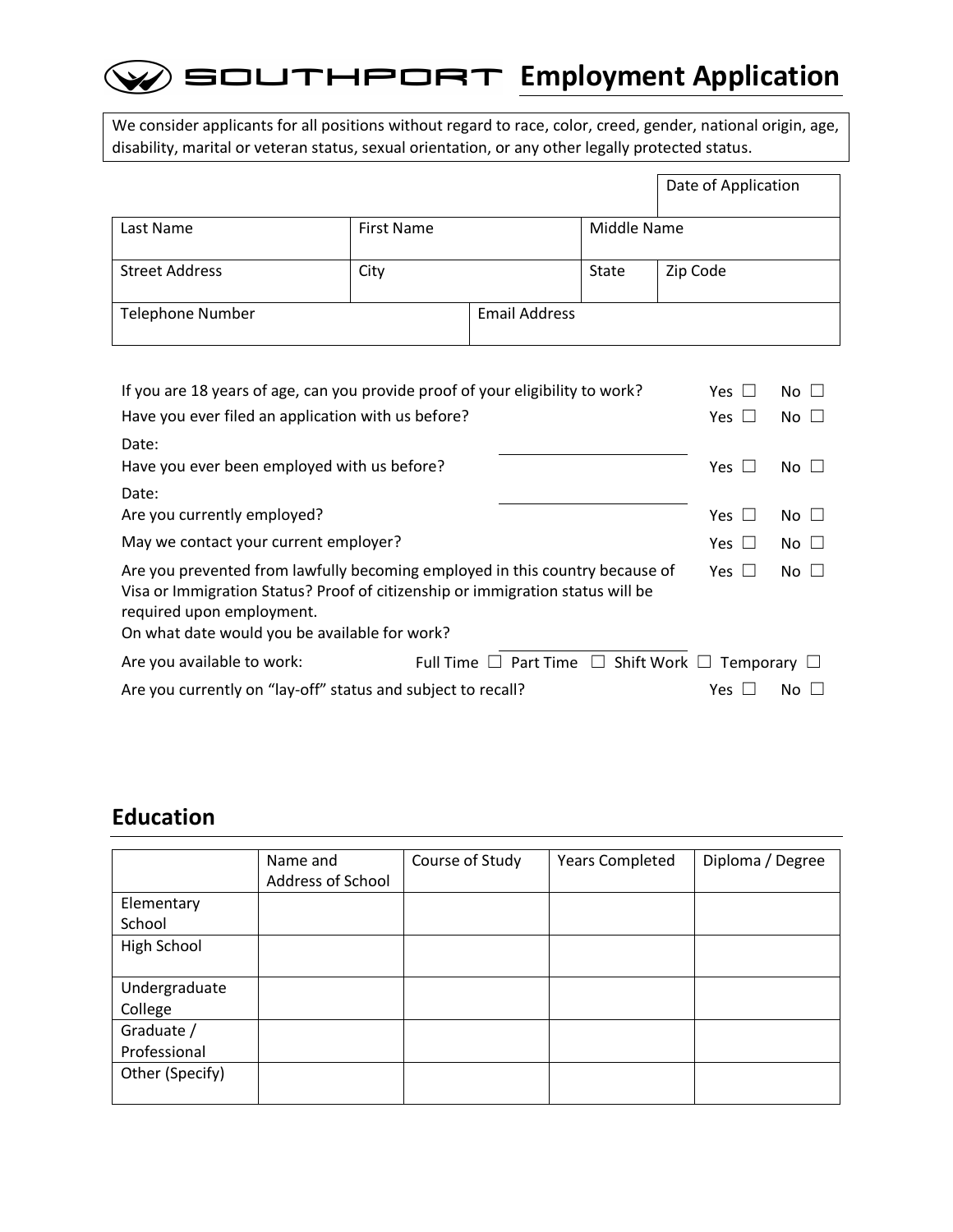## $\mathcal{D}$  southeort Employment Application

#### **Additional Information**

Describe any specialized training, apprenticeships, skills and extra-curricular activities (to include any related military training.)

List professional, trade, business or civic activities and offices held. You may exclude membership which would reveal gender, race, religion, national origin, age, ancestry, disability or other protected status.

**Other Qualifications**

Summarize special job related skills and qualifications acquired from employment or other experience.

#### **Employment Experience**

Start with your present or last job. Include any job related military service assignments and volunteer activities. You may exclude organizations which indicate gender, race, religion, national origin, age, ancestry, disability or other protected status.

| Employer                       | <b>Dates Employed</b> |      | <b>Job Title</b>      |
|--------------------------------|-----------------------|------|-----------------------|
|                                | To                    | From |                       |
|                                |                       |      |                       |
| <b>Address</b>                 |                       |      | <b>Work Performed</b> |
|                                |                       |      |                       |
|                                |                       |      |                       |
| <b>Telephone Number</b>        |                       |      |                       |
|                                |                       |      |                       |
|                                |                       |      |                       |
| <b>Supervisor Name / Title</b> |                       |      |                       |
|                                |                       |      |                       |
| <b>Reason for Leaving</b>      |                       |      |                       |
|                                |                       |      |                       |
|                                |                       |      |                       |
|                                |                       |      |                       |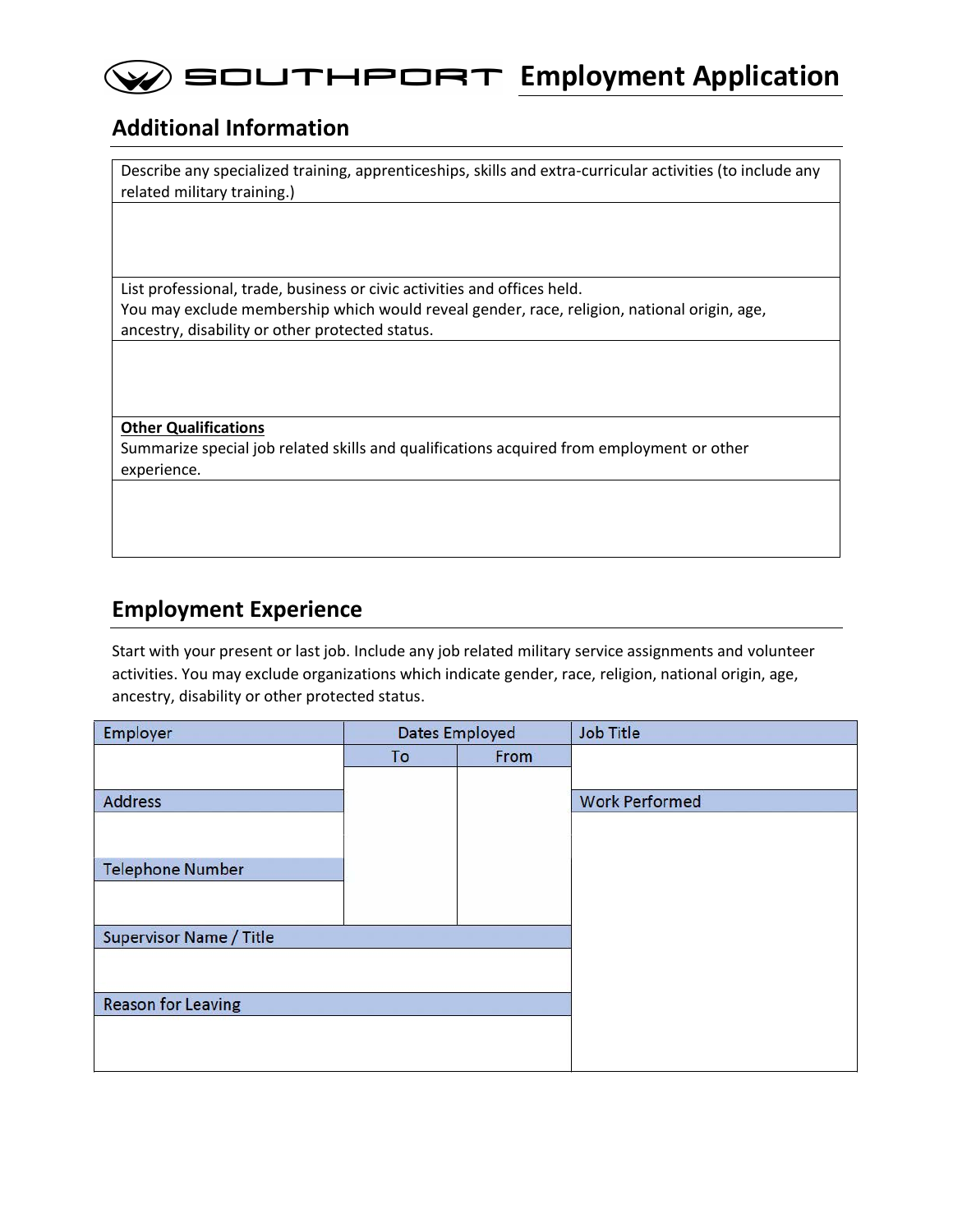

#### **Employment Experience (con't)**

| Employer                       | <b>Dates Employed</b> |      | <b>Job Title</b>      |
|--------------------------------|-----------------------|------|-----------------------|
|                                | To                    | From |                       |
|                                |                       |      |                       |
| Address                        |                       |      | <b>Work Performed</b> |
|                                |                       |      |                       |
|                                |                       |      |                       |
| <b>Telephone Number</b>        |                       |      |                       |
|                                |                       |      |                       |
|                                |                       |      |                       |
| <b>Supervisor Name / Title</b> |                       |      |                       |
|                                |                       |      |                       |
|                                |                       |      |                       |
| <b>Reason for Leaving</b>      |                       |      |                       |
|                                |                       |      |                       |
|                                |                       |      |                       |

| Employer                       | <b>Dates Employed</b> |      | <b>Job Title</b>      |
|--------------------------------|-----------------------|------|-----------------------|
|                                | To                    | From |                       |
|                                |                       |      |                       |
| Address                        |                       |      | <b>Work Performed</b> |
|                                |                       |      |                       |
|                                |                       |      |                       |
| <b>Telephone Number</b>        |                       |      |                       |
|                                |                       |      |                       |
|                                |                       |      |                       |
| <b>Supervisor Name / Title</b> |                       |      |                       |
|                                |                       |      |                       |
|                                |                       |      |                       |
| <b>Reason for Leaving</b>      |                       |      |                       |
|                                |                       |      |                       |
|                                |                       |      |                       |

Note to Applicants: DO NOT ANSWER THIS QUEDSTION UNLESS YOU HAVE BEEN INFORMED ABOUT THE REQUIREMENTS OF THE JOB FOR WHICH YOU ARE APPLYING.

Are you capable of performing in a reasonable manner the activities involved in the job or occupation for which you have applied? A description of the activities involved in such a job or occupation is attached or has been given to you prior to the application.

**Yes** ☐ **No** ☐